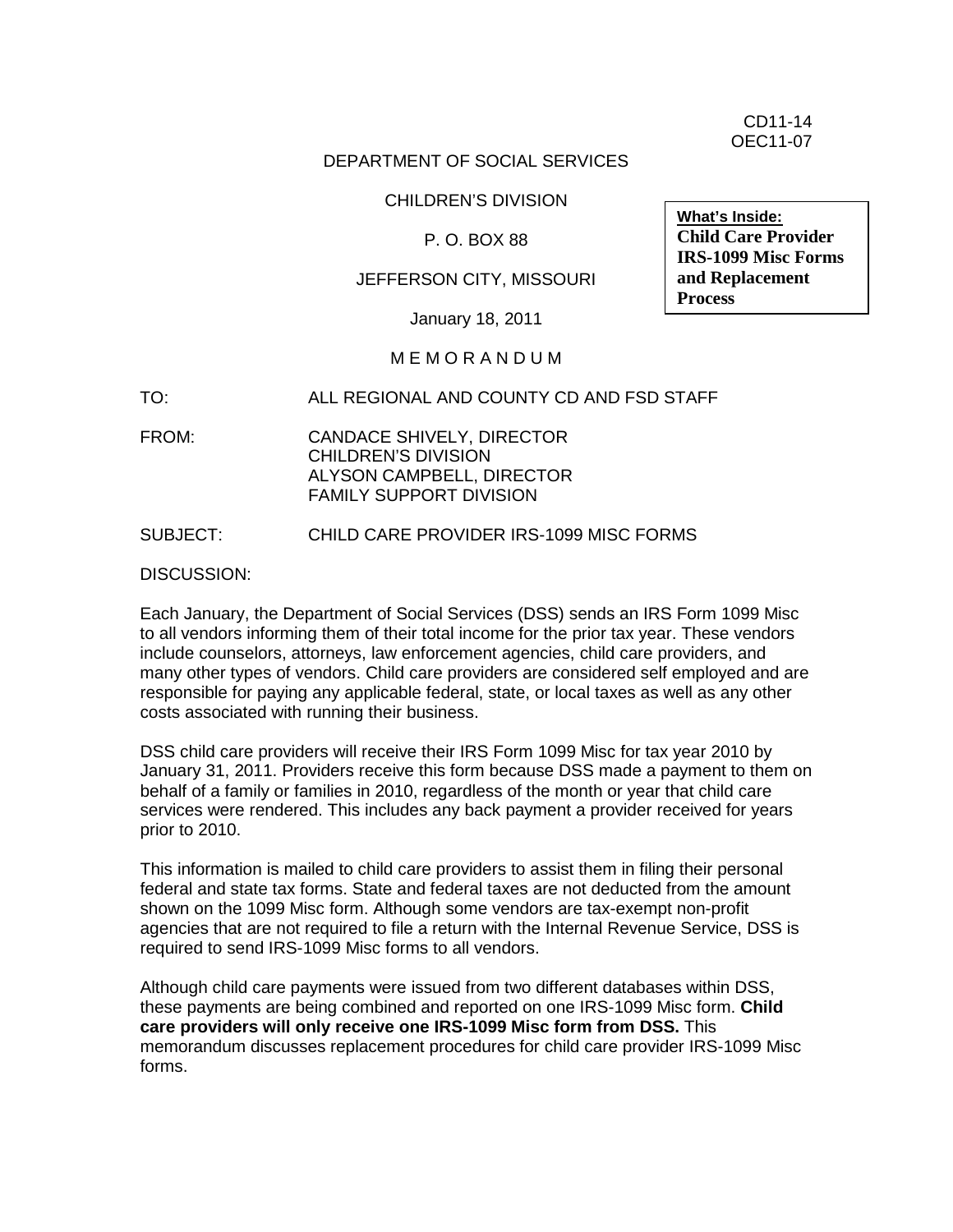### **PAYMENTS REPORTED ON IRS-1099 MISC FORMS**

All child care provider IRS-1099 Misc forms were generated from FAMIS, regardless of whether the payment itself was generated in FAMIS or in Legacy. Replacement requests for these IRS -1099 Misc forms are handled by the centralized Child Care Provider Relations Unit (CCPRU) in Jefferson City. Child care providers who received payment for children eligible through Protective Services categories **and** for Income Eligible children **will only receive one IRS 1099 Misc form for tax year 2010.**

A sample of the IRS 1099 Misc form is attached to this memorandum. The 1099 Misc form also contains a message page informing providers of their income reporting responsibility.

### **CHILD CARE PROVIDER REPLACEMENT 1099 MISC FORM REQUESTS - PROCEDURES**

The 1099 Misc forms are mailed to providers' addresses, as they appear in the FAMIS Resource Directory as of December 31, 2010. Providers, who do not receive their FAMIS generated IRS 1099 Misc form by January 31, 2011 may request a replacement through your office or by calling 573-522-1385. If a request is made through your office, ask the provider to supply the following information:

- Name/Personal name or business name;
- Provider Vendor Number (DVN);
- TAX ID (SSN or FEIN);
- Complete address as of December 2010 (number/street/city/state/zip code);
- Current complete address, if different from December 2010 address; and
- Current telephone number.

Staff responding to replacement requests should complete a Child Care Provider 1099 Replacement/Information form and email it to the Child Care Provider Relations Unit at [cd.askccpru@dss.mo.gov.](mailto:cd.askccpru@dss.mo.gov) Providers are encouraged to allow sufficient time for mailing and time for the US Postal Service to return undeliverable forms to CCPRU before requesting a replacement 1099 Misc form. CCPRU does not issue replacements for lost 1099 Misc forms prior to February 1, 2011.

Because IRS-1099 Misc forms are highly confidential documents, replacing a 1099 Misc form is considered only when the following conditions are met:

1. Replacements may be sent if all of the information listed on the Child Care Provider 1099 Replacement/Information form can be verified in FAMIS or the Vendor System. **Only the child care provider may request a replacement of their IRS-1099 form**.

2. Replacement forms are mailed to addresses as they appear in the FAMIS Resource Directory. Replacements are not mailed to an address that differs from the system address **until the new address is verified and the system is updated.**

3. When a child care provider requests that the replacement form be mailed to a new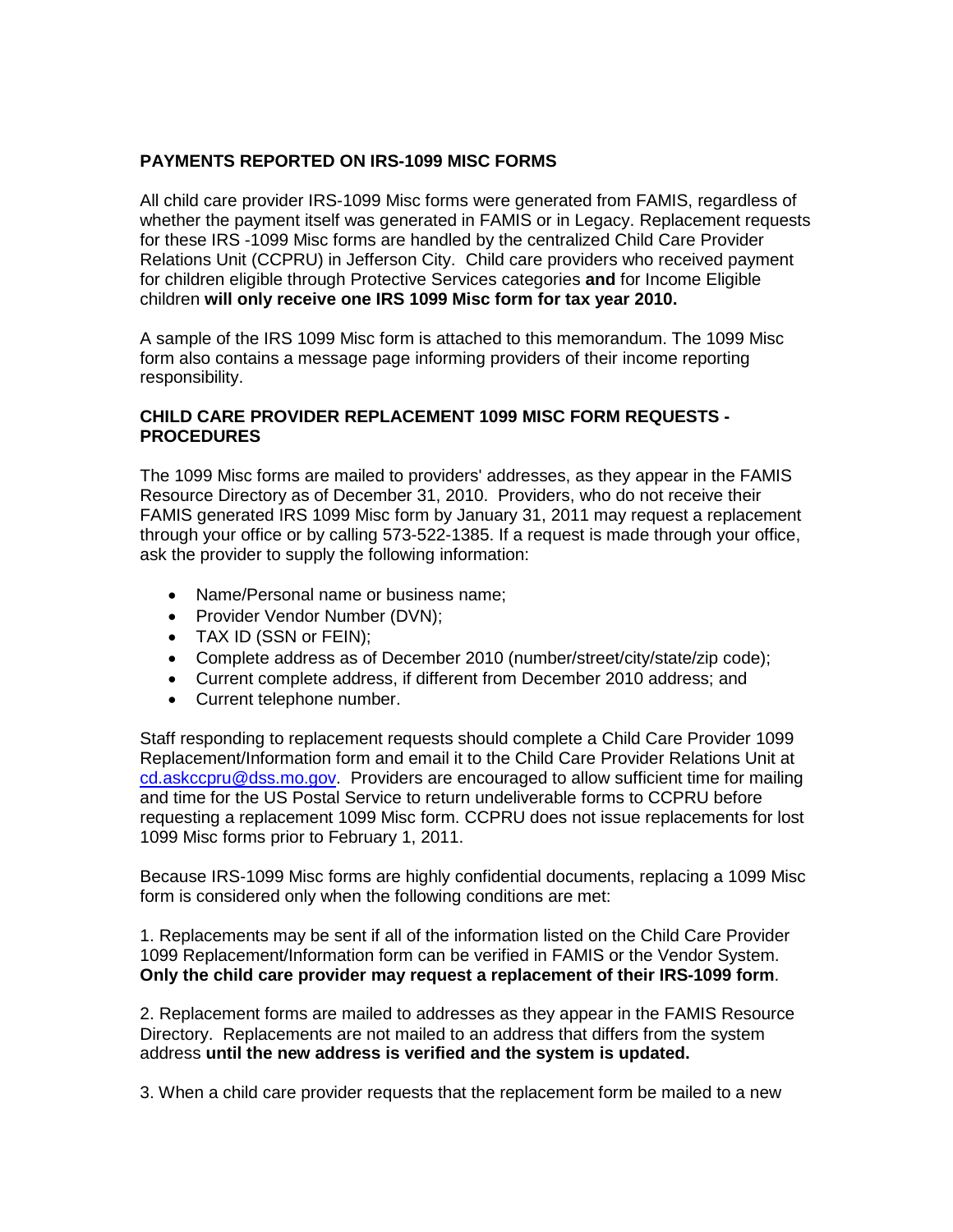address, the provider must submit proof of their current and prior addresses.

4. Providers who contact the centralized CCPRU to report address changes are instructed to submit proof of their new address to their local CCPRU. **An address change must be verified prior to changing it in the system**.

5. Replacement forms are not sent or faxed to the provider's spouse, attorney, accountant, or other third party, without written consent from the provider.

NOTE: CCPRU makes every attempt to mail replacements to providers as soon as possible. Due to the high volume of replacement requests, inform providers to anticipate their replacement 1099 Misc form within three weeks from the date of their request.

### **CHILD CARE PROVIDER IRS 1099 MISC FORMS RETURNED TO CCPRU AS UNDELIVERABLE**

Each year, the United States Postal Service (USPS) returns a high volume of IRS-1099 Misc forms to CCPRU as undeliverable. The majority of these contain a USPS forwarding address label, listing the provider's new address. When returned 1099's have forward order address labels attached by the USPS, the 1099 Misc forms will be remailed to addresses shown on the USPS label. Returned 1099's that are undeliverable and/or have no forwarding address will be logged as such and kept at Central Office until the provider contacts CCPRU and submits proof of a new address.

### **OTHER CHILD CARE PROVIDER IRS 1099 MISC FORM ISSUES**

When a provider calls about an:

- Incorrect dollar amount;
- Incorrect Social Security Number or Tax ID number; or
- Incorrect Name

Instruct child care providers to submit a brief statement of their 1099 issue along with proof of correct information to:

> Children's Division/Early Childhood/CCPRU Attn: 1099 Correction P.O. Box 88 Jefferson City, MO 65103-0088

If this documentation is received at local DSS offices, staff is instructed to complete the Child Care Provider 1099 Replacement/Information form and email it with the supporting verification to [cd.askccpru@dss.mo.gov.](mailto:cd.askccpru@dss.mo.gov)

No corrections are made to child care provider IRS 1099 Misc forms without proof of the change from the provider. When the provider submits proof of the disputed issue, Central Office compares the documentation to system information and a letter is sent to the provider informing them of the outcome.

**Errors in income amount, name, or tax identification numbers cannot be resolved by a telephone call.**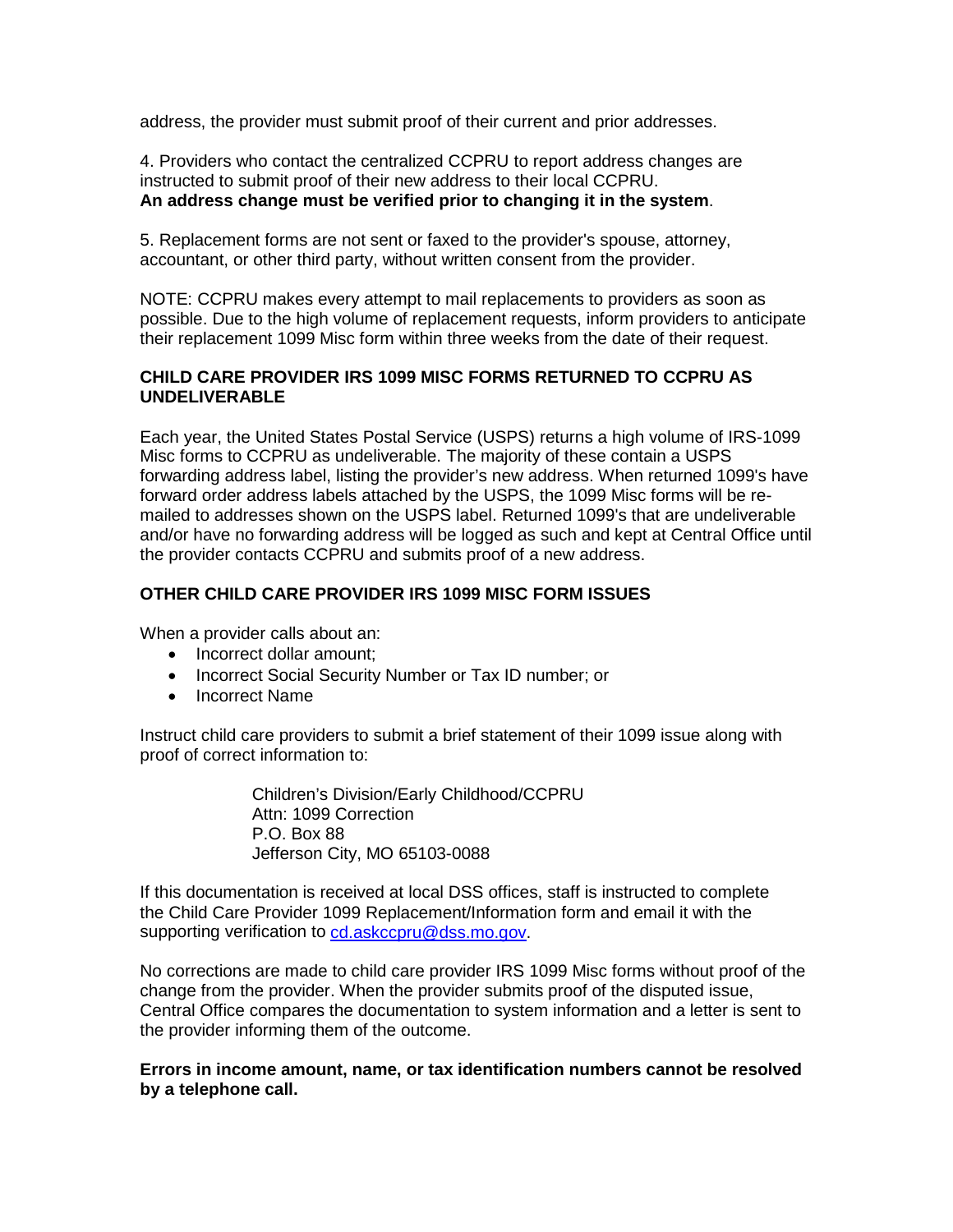Reminder: A provider's tax identification number may be their personal Social Security Number (SSN) or a Federal EIN. The Federal EIN and SSN are both nine-digit numbers. An example of a Federal EIN format is 43-1234567.

Some providers also have a Missouri Department of Revenue sales tax exempt number, which is an eight digit number (12-123456). A provider may mistakenly submit their sales tax exempt number instead of their SSN or Federal EIN. If this occurs, you must request proof of their SSN or Federal EIN, as these are the only acceptable numbers for tax reporting purposes. **The Missouri State Sales Tax Exempt number is not valid for federal income tax reporting purposes.**

### **NECESSARY ACTION**

- 1. Review this memorandum with all Children's and Family Support Division staff.
- 2. All questions should be cleared through normal supervisory channels and directed to:

#### **MAS II CONTACT**

Lora Brown 573-526-3011 [Lora.K.Brown@dss.mo.gov](mailto:Lora.K.Brown@dss.mo.gov) **PROGRAM MANAGER** Alicia Jenkins 573-751-6793 [Alicia.Jenkins@dss.mo.gov](mailto:Alicia.Jenkins@dss.mo.gov)

#### **CHILD WELFARE MANUAL REVISIONS** N/A

**FORMS AND INSTRUCTIONS**

[Sample IRS](http://www.dss.mo.gov/cd/info/memos/2011/cd11-014att2.pdf) 1099 Form [FAMIS 1099 Replacement/Information Form](http://www.dss.mo.gov/cd/info/memos/2011/cd11-014att3.pdf) [Provider 1099 Information message](http://www.dss.mo.gov/cd/info/memos/2011/cd11-014att.pdf)

#### **REFERENCE DOCUMENTS AND RESOURCES** N/A

# **RELATED STATUTE**

N/A

# **ADMINISTRATIVE RULE**

N/A

### **COUNCIL ON ACCREDITATION (COA) STANDARDS** N/A

**CHILD AND FAMILY SERVICES REVIEW (CFSR)** N/A

# **PROTECTIVE FACTORS (**Link applicable factors and enter N/A if not applicable.)

Parental Resilience – N/A Social Connections – N/A

Knowledge of Parenting and Child Development – N/A

Concrete Support in Times of Need – N/A